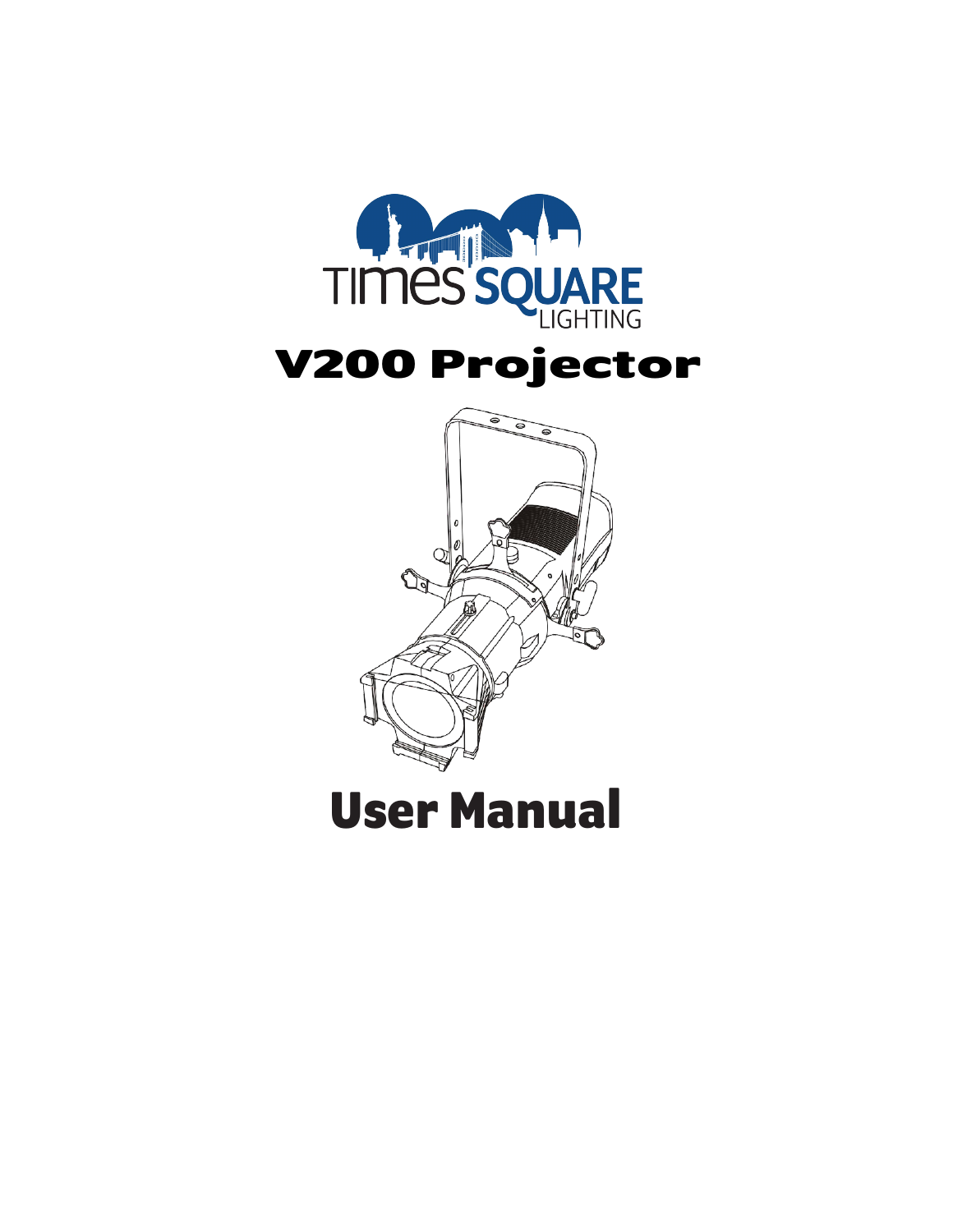## **SAFETY INSTRUCTIONS**



### CAUTION

**SAFETY INSTRUCTIONS**<br> **Be careful with your operations. With a dangerous voltage you can suffer**<br> **a dangerous electric shock when touching wires!** ETY INSTRUCTIONS<br>CAUTION<br>Be careful with your operations. With a dangerous voltage you can suffer<br>a dangerous electric shock when touching wires!

ETY INSTRUCTIONS<br>
CAUTION<br>
Be careful with your operations. With a dangerous voltage you can suffer<br>
a dangerous electric shock when touching wires!<br>
S left the factory in perfect condition. In order to maintain this condi **SAFETY INSTRUCTIONS**<br> **EXECUTION**<br> **EXECUTION**<br> **EXECUTION**<br> **EXECUTION**<br> **EXECUTION**<br> **EXECUTION**<br> **EXECUTION**<br> **EXECUTION**<br> **EXECUTION**<br> **EXECUTION**<br> **EXECUTION**<br> **EXECUTION**<br> **EXECUTION**<br> **EXECUTION**<br> **EXECUTION**<br> **EXE to example of the SAFETY INSTRUCTIONS**<br>
Be careful with your operations. With a dangerous voltage you can suffer<br>
a dangerous electric shock when touching wires!<br>
This device has left the factory in perfect condition. In **SAFETY INSTRUCTIONS**<br> **CAUTION**<br>
Be careful with your operations. With a dangerous voltage you can suffer<br>
This device has left the factory in perfect condition. In order to maintain this condition<br>
to ensure a safe opera This device has left the factory in perfect condition. In order to maintain this condition and<br>to ensure a safe operation, it is absolutely necessary for the user to follow the safety<br>instructions and warning notes written This device has left the factory in perfect condition. In order to maintain this condition and<br>to ensure a safe operation, it is absolutely necessary for the user to follow the safety<br>instructions and warning notes written dangerous electric shock when touching wires!<br>
<br>
left the factory in perfect condition. In order to maintain this condition and<br>
operation, it is absolutely necessary for the user to follow the safety<br>
warning notes writte warranty. The dealer will not accept liability for any resulting defects or problems.<br>
The dealer will not accept liability for the user to follow the safety<br>
MPORTANT<br>
Damages caused by the disregard of this user manual a



 $\rm IMPORTANT$ <br>Damages caused by the disregard of this user manual are not subject to problems.

Instructions and warning notes written in this user manual.<br>
IMPORTANT<br>
Damage caused by the disregard of this user manual are not subject to<br>
warranty. The dealer will not accept liability for any resulting defects or<br>
If THE DRIGE CONSIDED AND DAMALL DAMAGES CONSIDER THE DAMAGES CONSIDER MATTAIN. The dealer will not accept liability for any resulting defects or problems.<br>
If the device has been exposed to temperature changes due to environ The connection must carry out by qualified person. The device shall only be used in the device has been exposed to temperature changes due to environmental changes, do not switch it on immediately. The arising condensation warranty. The dealer will not accept liability for a<br>problems.<br>If the device has been exposed to temperature changes<br>not switch it on immediately. The arising condensation of<br>Leave the device switched off until it has reac Make sure that the available voltage is not higher that the available voltage is not the cavality of the available voltage is not the available voltage is not the end of the end of the end of the end of the end of the end If the device has been exposed to temperature changes due to environmental changes, do<br>not switch it on immediately. The arising condensation could damage the device.<br>Leave the device switched off until it has reached room

earthed.

The case, replacement of the cable must be done by an authorized dealer.<br>
Deave the device switched off until it has reached room temperature.<br>
This device falls under protection-class I. Therefore it is essential that the Leave the device switched off until it has reached room temperature.<br>This device falls under protection-class I. Therefore it is essential that the device be<br>earthed.<br>The electric connection must carry out by qualified per Leave the device switched on until it has reached foom temperature.<br>This device falls under protection-class I. Therefore it is essential that the device be<br>earthed.<br>The electric connection must carry out by qualified pers First accrease that the accrease in Theretore it is essential that the device be<br>earthed.<br>The electric connection must carry out by qualified person. The device shall only be used<br>with rate voltage and frequency.<br>Make sure Example in the device shall only be used<br>with rate voltage and frequency.<br>Make sure that the available voltage is not higher than stated at the end of this manual.<br>Make sure the power cord is never crimped or damaged by sh

The electric conflection must carry out by qualified person. The device shall only b<br>with rate voltage and frequency.<br>Make sure that the available voltage is not higher than stated at the end of this ma<br>Make sure the power Make sure that the available voltage is not higher than stated at the end of this manual.<br>
Make sure the power cord is never crimped or damaged by sharp edges. If this would be<br>
the case, replacement of the cable must be d Make sure that the avaliable voltage is not ingirer than stated at the end of this intariual.<br>
Make sure the power cord is never crimped or damaged by sharp edges. If this would be<br>
flow, a the case, replacement of the cab radiation. If the external flexible cable or cord of this luminaire is damaged, it shall be exclusively a hazard.<br>
Always disconnect from the mains, when the device is not in use or before cleaning it. Only<br>
handle the power cord by Always disconnect from the mains, when the device is not in use or before cleaning it. Only<br>handle the power cord by the plug. Never pull out the plug by tugging the power cord.<br>During initial start-up some smoke or smell handle the power cord by the plug. Never<br>During initial start-up some smoke or sme<br>not necessarily mean that the device is de<br>Please don't project the beam onto combu<br>Fixtures cannot be installed on combustib<br>with wall for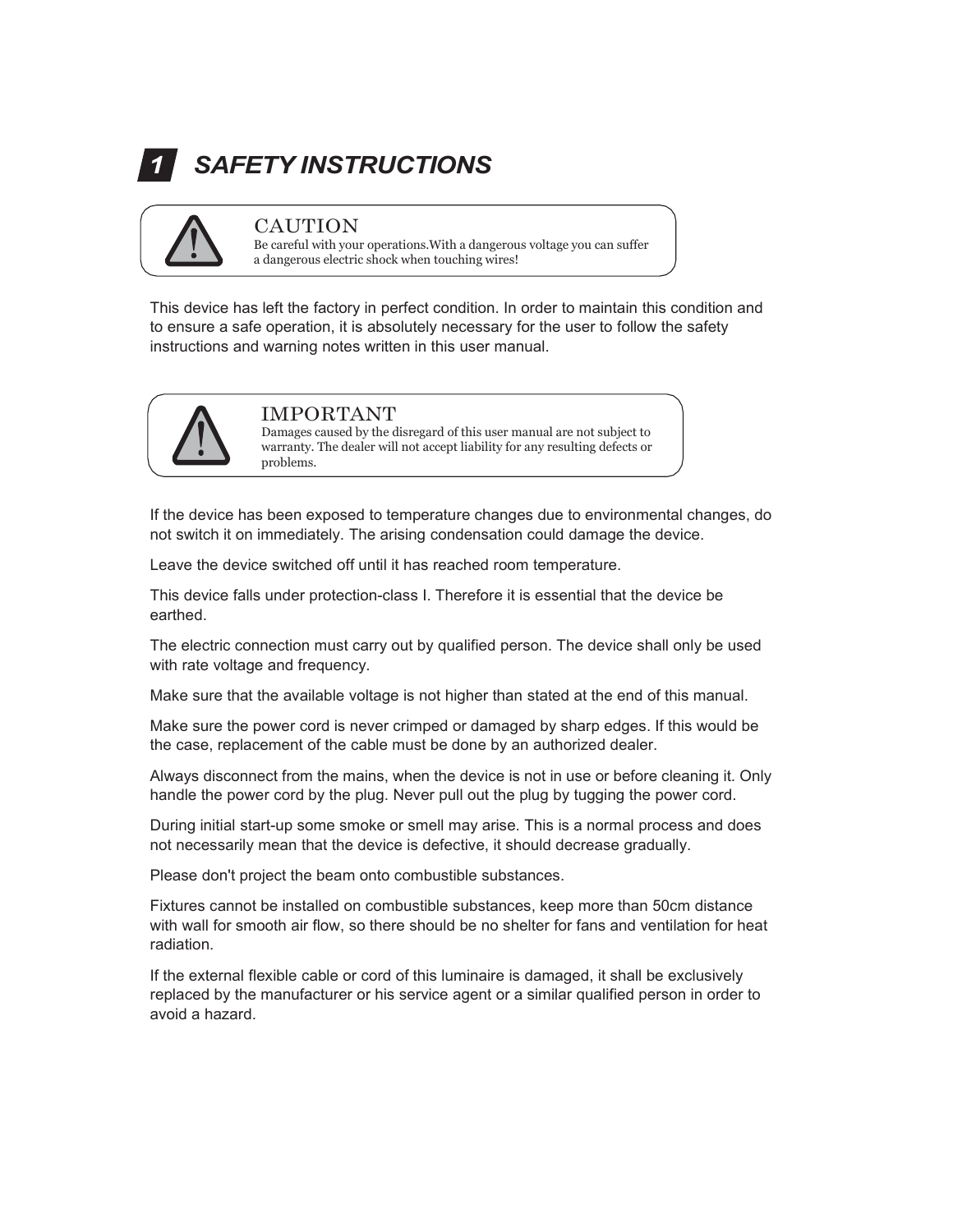# *Unpacking 2*

**2 Unpacking**<br>Thank you for choosing our PROFILE 200 RGBW. For your own safety, please read this manual<br>before installing the device. This manual covers the important information on installation and<br>applications. Please **before installing the device. The device installing the device in the important information of choosing our PROFILE 200 RGBW. For your own safety, please read this manual applications . Please install and operate the fixt 2. Unpacking**<br>Thank you for choosing our PROFILE 200 RGBW. For your own safety, please read this manual<br>before installing the device. This manual covers the important information on installation and<br>applications. Please i **2 Unpacking**<br>Thank you for choosing our PROFILE 200 RGBW. For your own<br>before installing the device. This manual covers the important<br>applications. Please install and operate the fixture with following<br>keep this manual we

**2. Unpacking**<br>Thank you for choosing our PROFILE 200 RGBW. For your own safety, please read this manual<br>applications. Please install and operate the fixture with following instructions. Meanwhile, please<br>keep this manual **2 Unpacking**<br>Thank you for choosing our PROFILE 200 RGBW. For your own safety, please read this manual<br>before installing the device. This manual covers the important information on installation and<br>applications. Please in **2. Unpacking**<br> **International Standard Standard DMX512**<br> **International Standard Defore installing the device. This manual covers the important information on installation and<br>
applications. Please install and operate the 2 Unpacking**<br> **Thank you for choosing our PROFILE 200 RGBW. For your own safety, please read this manual<br>
applications. Please install and operate the fixture with following instructions. Meanwhile, please<br>
keep this manu 2 Unpacking**<br>Thank you for choosing our PROFILE 200 RGB<br>before installing the device. This manual cover<br>applications. Please install and operate the fixtu<br>keep this manual well for future needs.<br>The PROFILE 200 RGBW is ma Thank you for choosing our PROFILE 200 RGBW. For your own safety, please read this manual<br>before installing the device. This manual covers the important information on installation and<br>applications. Please install and oper Thank you for choosing our PROFILE 200 RGBW. For your own safety, please read this manual<br>before installing the device. This manual covers the important information on installation and<br>applications. Please install and oper Fixture and check whether it is damaged during the transportation. And please check whether the following items are included inside the fixture with following instructions. Meanwhile, please keep this manual well for futur Expecter installing the case. This manual covers are important information applications. Please install and operate the fixture with following instructions were the fixture is designed and manufactured strictly following C

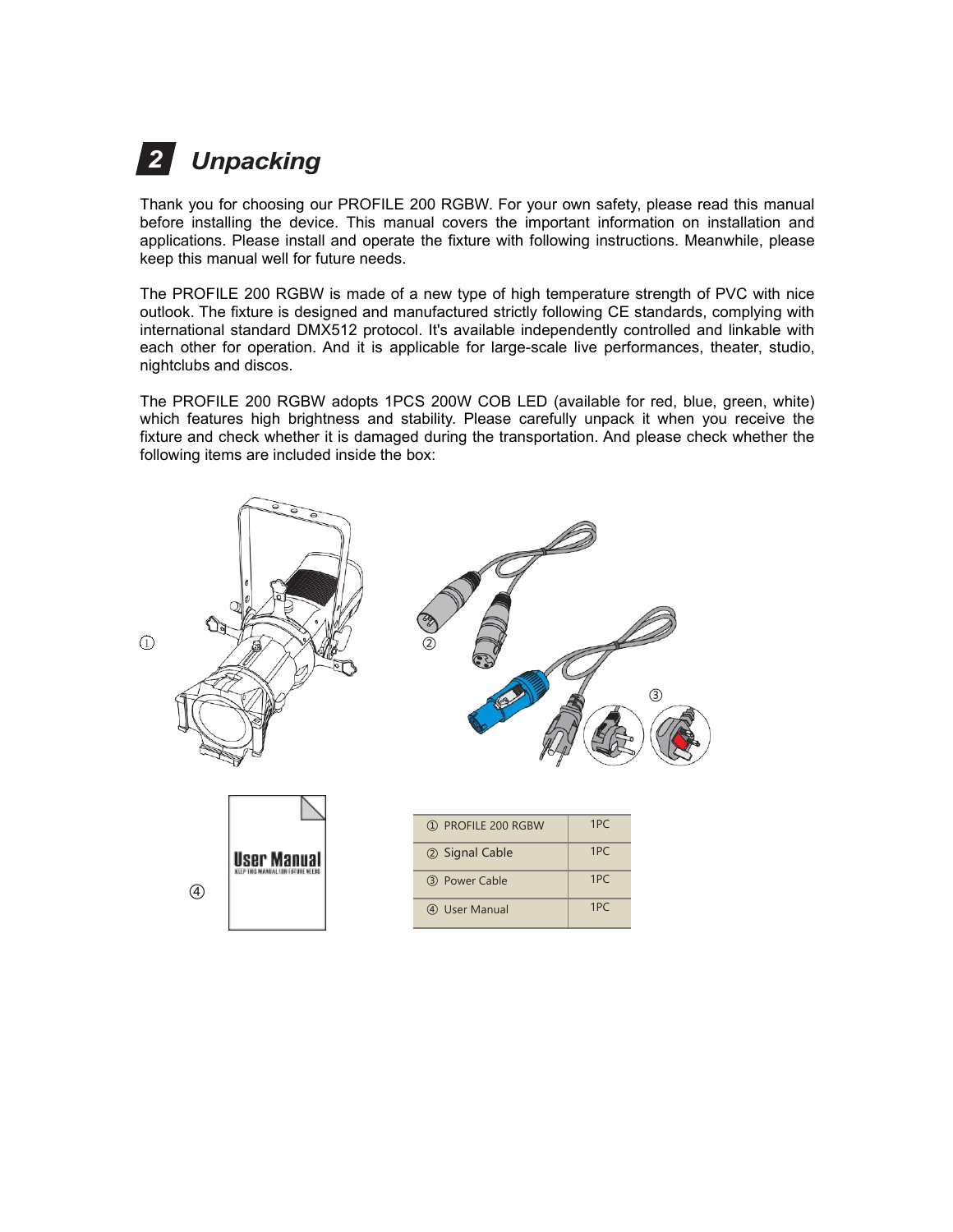# **3** FEATURES & SPECIFICATIONS

- 
- 

**FEATURES & SPECIFICATIONS**<br>DW COB LED (available for Red, Green, Blue, White)<br><sup>0</sup> hours life span and low power consumption<br>mized high definition optical system for improved photometric performance and<br>niformity **FEATURES & SPECIFICATIONS**<br>• 1\*200W COB LED (available for Red, Green, Blue, White)<br>• 50,000 hours life span and low power consumption<br>• Optimized high definition optical system for improved photometric perform<br>field unif

**FEATURES & SPECIFICATIONS**<br>• 1\*200W COB LED (available for Red, Green, Blue, White)<br>• 50,000 hours life span and low power consumption<br>• Optimized high definition optical system for improved photometric perfor<br>field unifo **• FEATURES & SPECIFICATIONS**<br>• 1\*200W COB LED (available for Red, Green, Blue, White)<br>• 50,000 hours life span and low power consumption<br>• Optimized high definition optical system for improved photometric performance and<br> **FEATURES & SPE**<br>
• 1\*200W COB LED (available for Rec<br>
• 50,000 hours life span and low pov<br>
• Optimized high definition optical<br>
field uniformity<br>
• Projector-quality, high contrast asp<br>
• Glass reflector that removes gre **FEATURES & SPECIFICATIONS**<br>
• 1\*200W COB LED (available for Red, Green, Blue, White)<br>
• 50,000 hours life span and low power consumption<br>
• Optimized high definition optical system for improved photometric<br>
field uniformi **• FEATURES & SPECIFICATIONS**<br>• 1\*200W COB LED (available for Red, Green, Blue, White)<br>• 50,000 hours life span and low power consumption<br>• Optimized high definition optical system for improved photometric performance and<br> **3 FEATURES & SPECIFICATIONS**<br> **CONSTREMONATIONS**<br> **CONSTREMONATIONS**<br> **CONSTREMONATIONS**<br> **CONSTREMONATIONS**<br> **CONSTREMONATIONS**<br> **CONSTREMONATIONS**<br> **CONSTREMONATIONS**<br> **CONSTREMONATIONS**<br> **CONSTREMONATIONS**<br> **CONSTREMON FEATURES & SPECIFICATIONS**<br>
• 1\*200W COB LED (available for Red, Green, Blue, White)<br>
• 50,000 hours life span and low power consumption<br>
• Optimized high definition optical system for improved photometric performance and • 1\*200W COB LED (available for Red, Green, Blue, White)<br>• 50,000 hours life span and low power consumption<br>• Optimized high definition optical system for improved photometric perform<br>field uniformity<br>• Projector-quality, • 1\*200W COB LED (available for Red, Green, Blue, W<br>• 50,000 hours life span and low power consumption<br>• Optimized high definition optical system for imp<br>field uniformity<br>• Projector-quality, high contrast aspheric lens<br>• • 50,000 hours life span and low power consumption<br>• Optimized high definition optical system for improved photon<br>field uniformity<br>• Projector-quality, high contrast aspheric lens<br>• Glass reflector that removes greater tha • Optimized high definition optical system for improved photometric performance are field uniformity<br>• Projector-quality, high contrast aspheric lens<br>• Glass reflector that removes greater than 90% infrared radiation (heat field uniformity<br>
• Projector-quality, high contrast aspheric lens<br>
• Glass reflector that removes greater than 90% infrared<br>
greater than 95% of visible light<br>
• Lens tube interchangeable with filed angles available for 1 • Projector-quality, high contrast aspheric lens<br>• Glass reflector that removes greater than 90% infrared radiation (heat) and refligreater than 95% of visible light<br>• Lens tube interchangeable with filed angles available • Glass reflector that removes greater than<br>greater than 95% of visible light<br>• Lens tube interchangeable with filed angles<br>• Housing made by high intension fireproof b<br>• 4 Metal spot cutting slots<br>• 0-100% Smooth and pre greater than 95% of visible light<br>
• Lens tube interchangeable with filed angles available f<br>
• Housing made by high intension fireproof black ABS<br>
• 4 Metal spot cutting slots<br>
• 0-100% Smooth and precise linear dimmer<br>
•

- Lens tube interchangeable with filed angles available for 19°/26°/3<br>• Housing made by high intension fireproof black ABS<br>• 4 Metal spot cutting slots<br>• 0-100% Smooth and precise linear dimmer<br>• 25T/sec high speed shutte
- 
- 
- 
- Housing made by high intension freproof black ABS<br>• 4 Metal spot cutting slots<br>• 0-100% Smooth and precise linear dimmer<br>• 25T/sec high speed shutter/strobe effect with variable speed<br>• A/8 DMX channels USITT DMX-512<br>• D • 4 Metal spot cutting slots<br>• 0-100% Smooth and precise linear dimmer<br>• 25T/sec high speed shutter/strobe effect with variable spee<br>• 4/8 DMX channels USITT DMX-512<br>• DMX512, master-slave, and sound control or auto operat • 0-100% Smooth and precise linear dimmer<br>• 25T/sec high speed shutter/strobe effect with v<br>• 4/8 DMX channels USITT DMX-512<br>• DMX512, master-slave, and sound control or au<br>• 4-Button LCD display<br>• POWRECON connector IN/O • 25T/sec high speed shutter/strobe effect with variable spee<br>• 4/8 DMX channels USITT DMX-512<br>• DMX512, master-slave, and sound control or auto operatio<br>• 4-Button LCD display<br>• POWRECON connector IN/OUT<br>• 3-Pin XLR conne
- 
- 4/8 DMX channels USITT DMX-512<br>• DMX512, master-slave, and sound control or auto operation<br>• 4-Button LCD display<br>• POWRECON connector IN/OUT<br>• 3-Pin XLR connectors IN/OUT (5-Pin option)<br>• Low noise fan integrated with c • DMX512, master-slave, and sound control or auto operation<br>• 4-Button LCD display<br>• POWRECON connector IN/OUT<br>• 3-Pin XLR connectors IN/OUT (5-Pin option)<br>• Low noise fan integrated with copper liquid cooling system<br>• -30
- 
- 
- 4-Button LCD display<br>• POWRECON connector IN/OUT<br>• 3-Pin XLR connectors IN/OUT (5-Pin option<br>• Low noise fan integrated with copper liquid<br>• -30~40°C Max ambient temperature<br>• IP20 protection rating<br>• Max. Power: 200W<br>•
- POWRECON connector IN/OUT<br>• 3-Pin XLR connectors IN/OUT (5-Pin option)<br>• Low noise fan integrated with copper liquid c<br>• -30~40°C Max ambient temperature<br>• IP20 protection rating<br>• Max. Power: 200W<br>• Dimensions: 640(D)\*1
- 
- 
- 
- 
- 
- 
- 



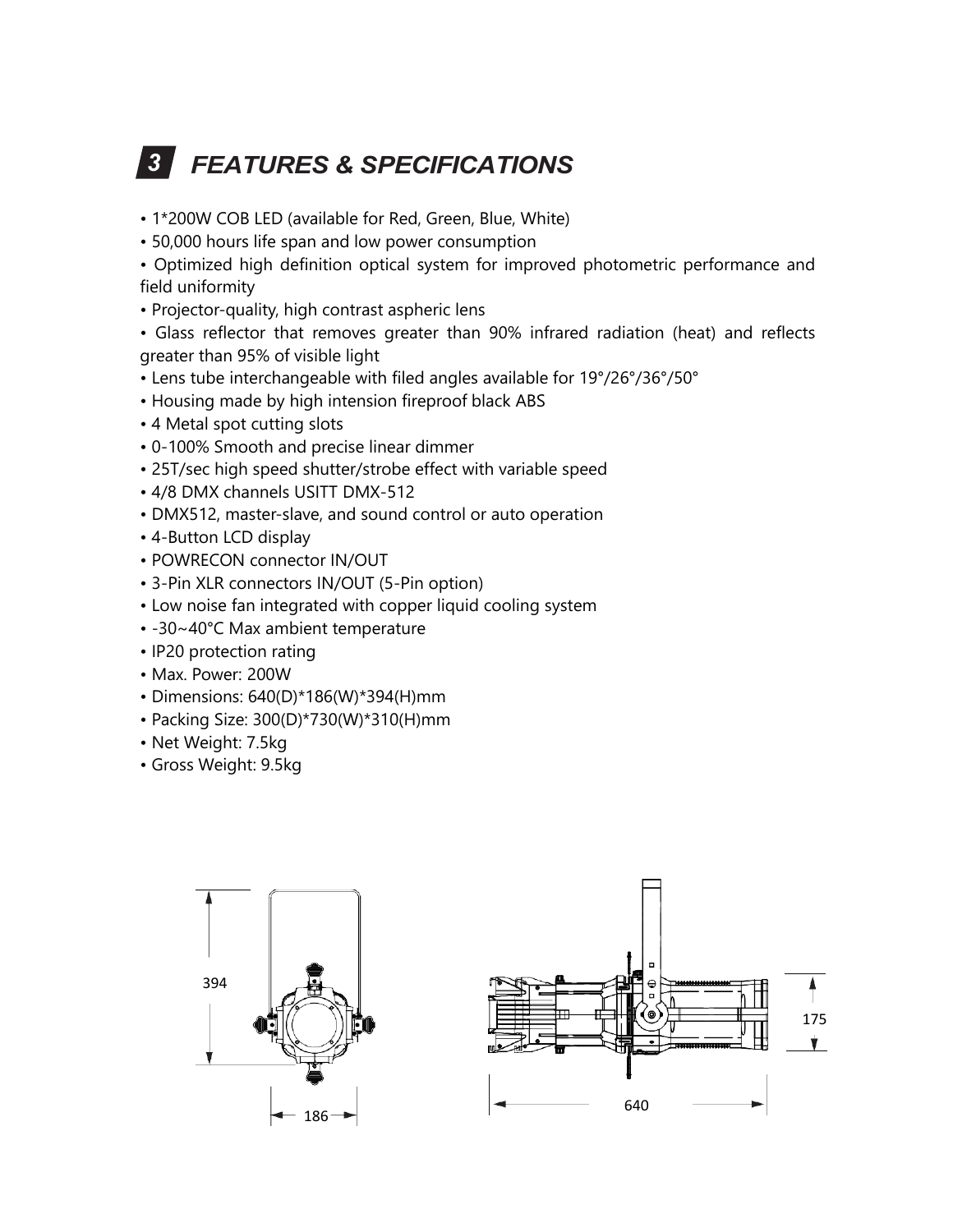# **4 DMX-512 CONTROL CONNECTIONS**

*DMX-512 CONTROL CONNECTIONS*<br>
or the provided XLR cable to the female 3-pin XLR output of your controller and the other<br>
the male 3-pin XLR input of the moving head. You can chain multiple<br>  $\mu$  head together through seri **CONTROL CONNECTIONS**<br>Connect the provided XLR cable to the female 3-pin XLR output of your controller and the other<br>side to the male 3-pin XLR input of the moving head. You can chain multiple<br>Moving head together through **Side to the male 3-pin XLR contries CONNECTIONS**<br>Connect the provided XLR cable to the female 3-pin XLR output of your controller and the other<br>side to the male 3-pin XLR input of the moving head. You can chain multiple<br>M **4** DMX-512 CONTROL CONNECTIONS<br>Connect the provided XLR cable to the female 3-pin XLR output of your controller and the other<br>side to the male 3-pin XLR input of the moving head. You can chain multiple<br>Moving head togethe **CONTROL CONNECTIONS**<br>
Connect the provided XLR cable to the female 3-pin XLR output of your controller and the other<br>
side to the male 3-pin XLR input of the moving head. You can chain multiple<br>
Moving head together throu 4. **DMX-512 CONTROL CONNECTION**<br>Connect the provided XLR cable to the female 3-pin XLR output<br>side to the male 3-pin XLR input of the moving head. You can cha<br>Moving head together through serial linking. The cable needed<br>c



Pin3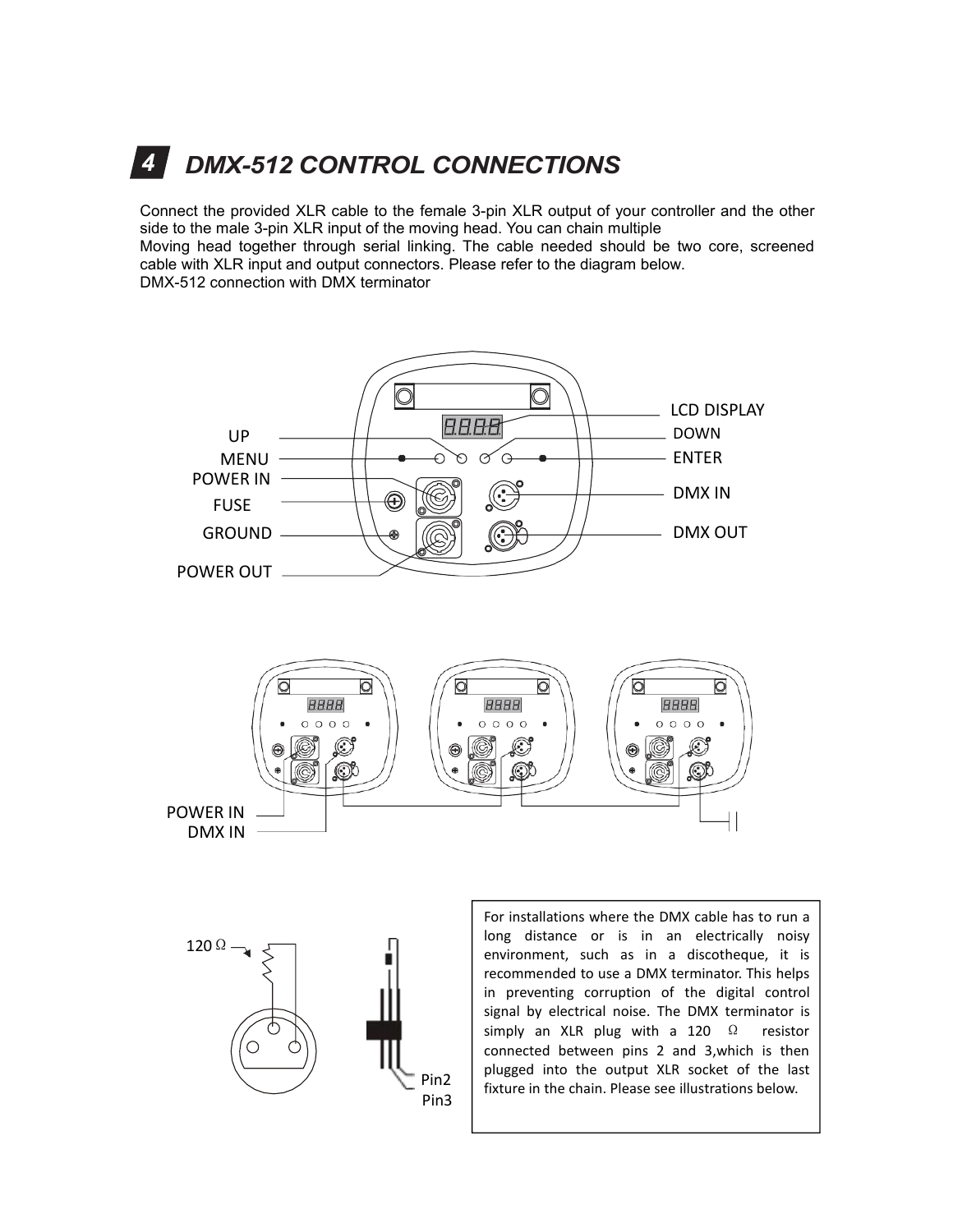





### *5*

|                                            |                                          | 1:Ground<br>$2:Data(-)$<br>$3:Data(+)$ | COMMON                                                                                                                                                  |  |
|--------------------------------------------|------------------------------------------|----------------------------------------|---------------------------------------------------------------------------------------------------------------------------------------------------------|--|
|                                            |                                          |                                        | DMX+<br>О<br>O<br>DMX-                                                                                                                                  |  |
| <b>MX Output</b><br>Pin XLR Socket         | <b>DMX Input</b><br>3-Pin XLR Socket     |                                        | <b>DMX 512 OUT</b><br><b>DMX 512 IN</b><br>3-PIN XRL<br>3-PIN XRL                                                                                       |  |
| <b>Menu</b>                                | <b>MENU OPERATIONS</b><br>Sub menu       |                                        |                                                                                                                                                         |  |
| description                                | description                              | <b>Display</b>                         | <b>Keys operation</b>                                                                                                                                   |  |
| Standard<br>channel<br>model(8<br>channel) |                                          | DMX(8CH)<br>Addr:001                   | UP/DOWN change the address code                                                                                                                         |  |
| Simple channel<br>model<br>(4channel)      |                                          | DMX(4CH)<br>Addr:001                   | UP/DOWN change the address code                                                                                                                         |  |
|                                            | Dimmer:<br>Color1(red)                   | Static ><br>R: 000                     | UP/DOWN: dimmer<br>ENTER : switch sub menu                                                                                                              |  |
|                                            | Dimmer:<br>Color2(Green)                 | Static ><br>G: 000                     | UP/DOWN : dimmer<br>ENTER : switch sub menu                                                                                                             |  |
| Static mode                                | Dimmer:<br>Color3(blue)                  | Static ><br>B: 000                     | UP/DOWN : dimmer<br>ENTER : switch sub menu                                                                                                             |  |
|                                            | Dimmer:<br>Color4(White)                 | Static ><br>W: 000                     | UP/DOWN : dimmer<br>ENTER : switch sub menu                                                                                                             |  |
|                                            | Strobe                                   | Static ><br>Strob: 00                  | UP/DOWN :strobe<br>ENTER : switch sub menu                                                                                                              |  |
| Temperature<br>control                     | Display the<br>current<br>temperature    | Temp ><br>Curr :0                      | ENTER : switch sub menu                                                                                                                                 |  |
|                                            | Setting the<br>temperature<br>protection | Temp ><br>Top: 080                     | UP/DOWN :temperature value<br>ENTER : switch sub menu                                                                                                   |  |
| RESET TO<br><b>DEFAULT</b>                 |                                          | Reset                                  | After press ENTER, prompted for a password, as<br>follows:                                                                                              |  |
|                                            |                                          | Reset<br>Pwd:                          | Press the UP/DOWN key to enter the password,<br>input a password will display a "*". As follows:                                                        |  |
|                                            |                                          | Reset<br>Pwd:****                      | Press ENTER to confirm password. Password<br>correct will reset to default. Otherwise will remove<br>all the "*", in order to enter the password again. |  |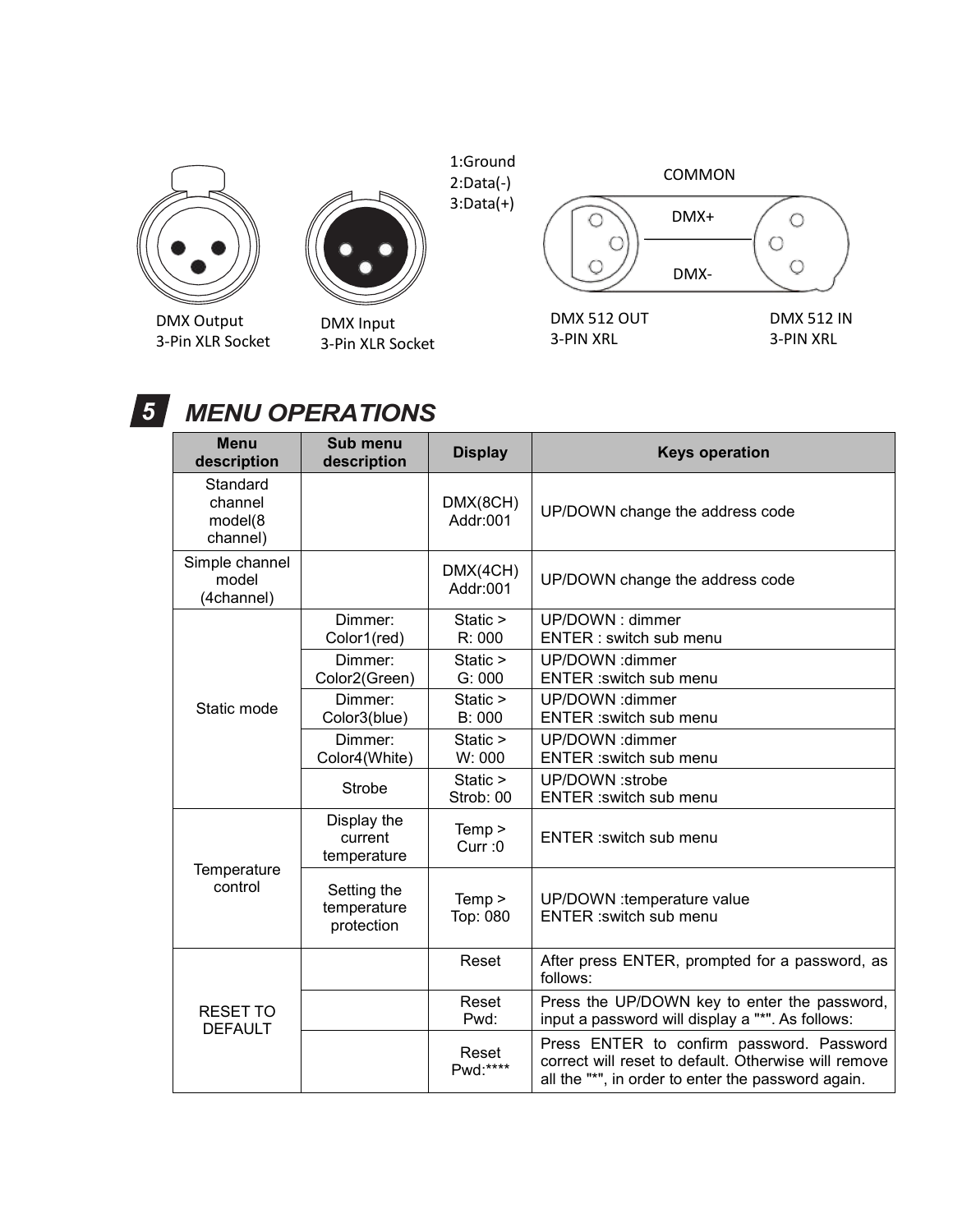|                | <b>DMX CHANNELS</b>         |                    |                                                                  |
|----------------|-----------------------------|--------------------|------------------------------------------------------------------|
|                |                             |                    |                                                                  |
| 8 CH Mode      |                             |                    |                                                                  |
| <b>Channel</b> | <b>Function</b>             | <b>Value</b>       | <b>Description</b>                                               |
| $\mathbf{1}$   | Dimmer                      | $0 - 255$          | Dimmer                                                           |
| $\overline{2}$ | Color wheel                 | $0 - 255$          | color1 (red)                                                     |
| 3              |                             | $0 - 255$          | color2 (green)                                                   |
| 4              |                             | $0 - 255$          | color3 (blue)                                                    |
| 5              |                             | $0 - 255$          | Color4 (white)                                                   |
|                |                             | $0 - 30$           | no effect                                                        |
|                |                             | 31-200             | multi color change                                               |
|                | Temperature                 | 201-205            | color temperature1(3200K)                                        |
| 6              |                             |                    | color temperature 2~10(each 5 data is a color                    |
|                |                             |                    | temperature level)                                               |
|                |                             | 250-255            | color temperature11(10000K)                                      |
|                | Strobe                      | $0 - 10$           | no strobe                                                        |
| $\overline{7}$ |                             | 11-255             | speed of strobe (255 is the fastest)                             |
|                |                             | $0 - 20$           | speed of dimmer 4 (the slowest and softest)<br>speed of dimmer 3 |
|                | Dimmer<br>speed/<br>program | $21 - 40$<br>41-60 | speed of dimmer 2                                                |
|                |                             | 61-80              | speed of dimmer 1                                                |
|                |                             | 81-99              | speed of dimmer off (fastest and no any delay)                   |
|                |                             | 100-109            | inner program1                                                   |
|                |                             |                    | each 10 data is a program                                        |
| 8              |                             | 190-199            | inner program10                                                  |
|                |                             | 200-240            | change color by sound control                                    |
|                |                             |                    | strobe by sound control                                          |
|                |                             |                    |                                                                  |
| 4 CH Mode      |                             | 241-255            |                                                                  |
|                |                             |                    |                                                                  |
| <b>Channel</b> | <b>Function</b>             | <b>Value</b>       | <b>Description</b>                                               |
|                |                             |                    |                                                                  |

|                |                 | 190-199      | inner program10               |
|----------------|-----------------|--------------|-------------------------------|
|                |                 | 200-240      | change color by sound control |
|                |                 | 241-255      | strobe by sound control       |
| CH Mode        |                 |              |                               |
|                | <b>Function</b> |              |                               |
| <b>Channel</b> |                 | <b>Value</b> | <b>Description</b>            |
| $\mathbf{1}$   |                 | $0 - 255$    | color1(red)                   |
| $\overline{2}$ |                 | $0 - 255$    | color2(green)                 |
| 3              | Color wheel     | $0 - 255$    | color3(blue)                  |
| 4              |                 | $0 - 255$    | color4(white)                 |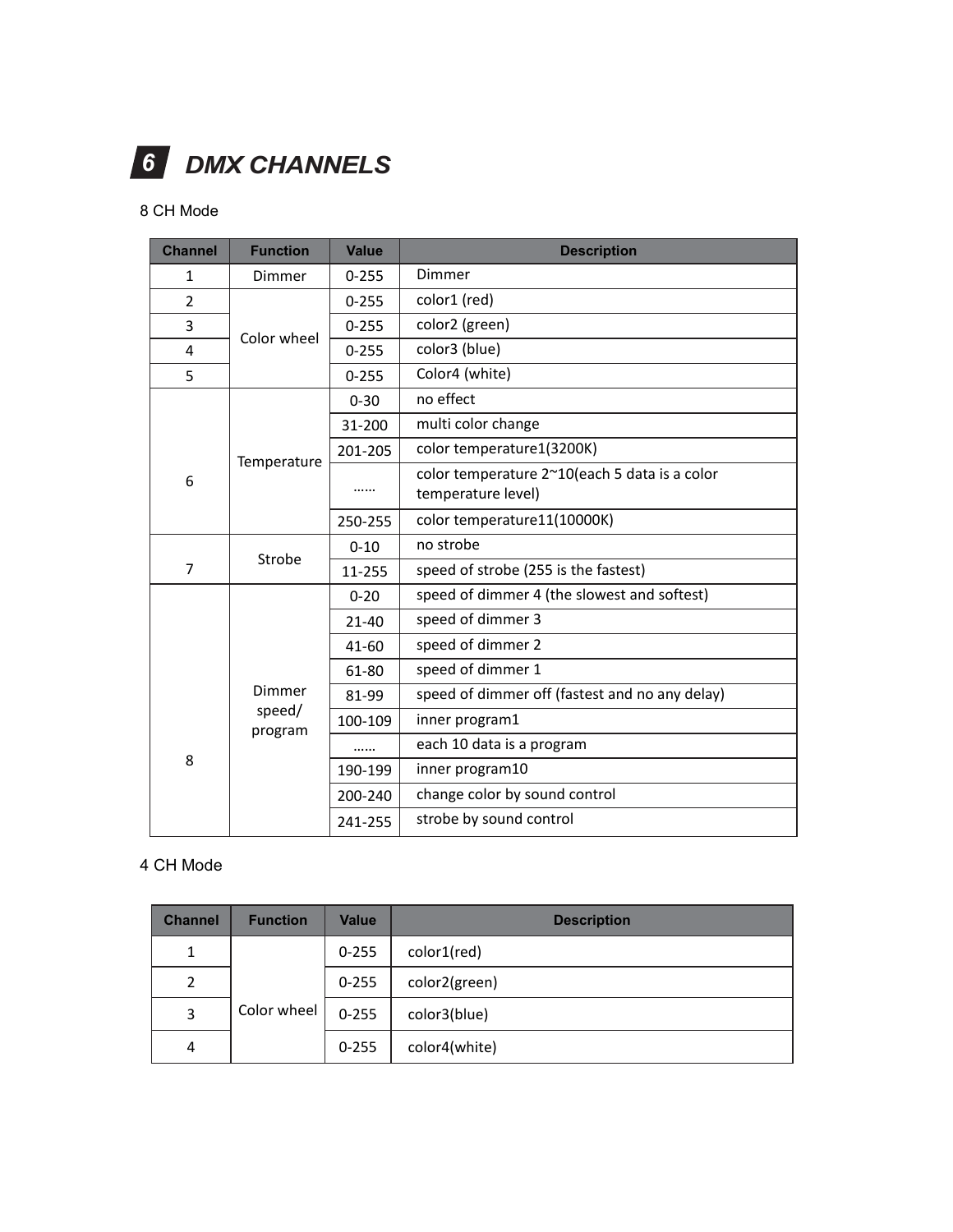# **7 OPERATION INSTRUCTIONS**

*OPERATION INSTRUCTIONS*<br>
PROFILE 200 RGBW is an LED wash light for on-site decoration purpose.<br>
It turn on the fixture if it's been through severe temperature difference like after transportation<br>
se it might damage the l **COPERATION INSTRUCTIONS**<br>•The PROFILE 200 RGBW is an LED wash light for on-site decoration purpose.<br>•Don't turn on the fixture if it's been through severe temperature difference like after transportation<br>because it might **OPERATION INSTRUCTIONS**<br>
• The PROFILE 200 RGBW is an LED wash light for on-site decoration purpose.<br>
• Don't turn on the fixture if it's been through severe temperature difference like after transportation<br>
because it mi **COPERATION INSTRUCTIONS**<br>
The PROFILE 200 RGBW is an LED wash light for on-site decoration purpose.<br>
Don't turn on the fixture if it's been through severe temperature difference like after transportation<br>
because it might **TOPERATION INSTRUCTIONS**<br>
The PROFILE 200 RGBW is an LED wash light for on-site decoration purpose.<br>
Don't turn on the fixture if it's been through severe temperature difference like after transportation<br>
because it might installing the fixture. The PROFILE 200 RGBW is an LED wash light for on-site decoration purpose.<br>
• Don't turn on the fixture if it's been through severe temperature difference like after transportation<br>
because it might • Non't kin in complete the light due to the environment of the many than the member of the solution of the fittere if it's been through severe temperature difference like after transportation because it might damage the l

**Fraction** and the model of the model of the model of the model of the mechanical parts.<br>
• Don't pull up the light by only the head, or it might cause damages to the mechanical parts.<br>
• Don't expose the fixture in overhe • Don't spose the latter in verthered, investive or environment want counter user when instanting the fixture.<br>
• Make sure the installation place is in good safety condition before installing the fixture.<br>
• Make sure to For the original packages if any second shipment is needed.<br>
For a bon't ty to change the fixtures without any instruction by the manufacturer or the appointed<br>
For its instant protection mount area expansion and the shock Were the fixture were the fixtures without any instruction by the manufacturer or the reaching agencies.<br>
We reach the fixtures without any instruction by the manufacturer or the reaching agencies.<br>
We reached by unauthori For its not in warranty range if there are any malfunctions from not following the user manual to<br>operate or any illegal operation, like shock short circuit, electronic shock, lamp broke, etc.<br> **BEFORE THE INSTALLATIONS**<br>

### *INSTALLATIONS 8*

• It is not in warranty range in there are any manufictions from not following<br>operate or any illegal operation, like shock short circuit, electronic shock, lamp<br>operate or any illegal operation, like shock short circuit, **S**<br>For added protection mount the fixtures in areas outside walking paths, seating areas, or in areas<br>were the fixture might be reached by unauthorized personnel.<br>Before mounting the fixture to any surface, make sure that **8 INSTALLATIONS**<br>For added protection mount the fixtures in areas out<br>were the fixture might be reached by unauthorized po<br>Before mounting the fixture to any surface, make<br>minimum point load of 10 times the device's wei **S**<br> **SECUTE THE SECUTE THE SECUTE SECUTE:**<br>
For added protection mount the fixtures in areas outside walking paths, seating areas, or in areas<br>
Nefore mounting the fixture to any surface, make sure that the installation a —<br>For added protection mount the fixtures in areas outside walking paths, seating areas, or in areas<br>were the fixture might be reached by unauthorized personnel.<br>Before mounting the fixture to any surface, make sure that t For added protection mount the fixtures in areas outside walking paths, seating areas, or in areas<br>were the fixture might be reached by unauthorized personnel.<br>Before mounting the fixture to any surface, make sure that the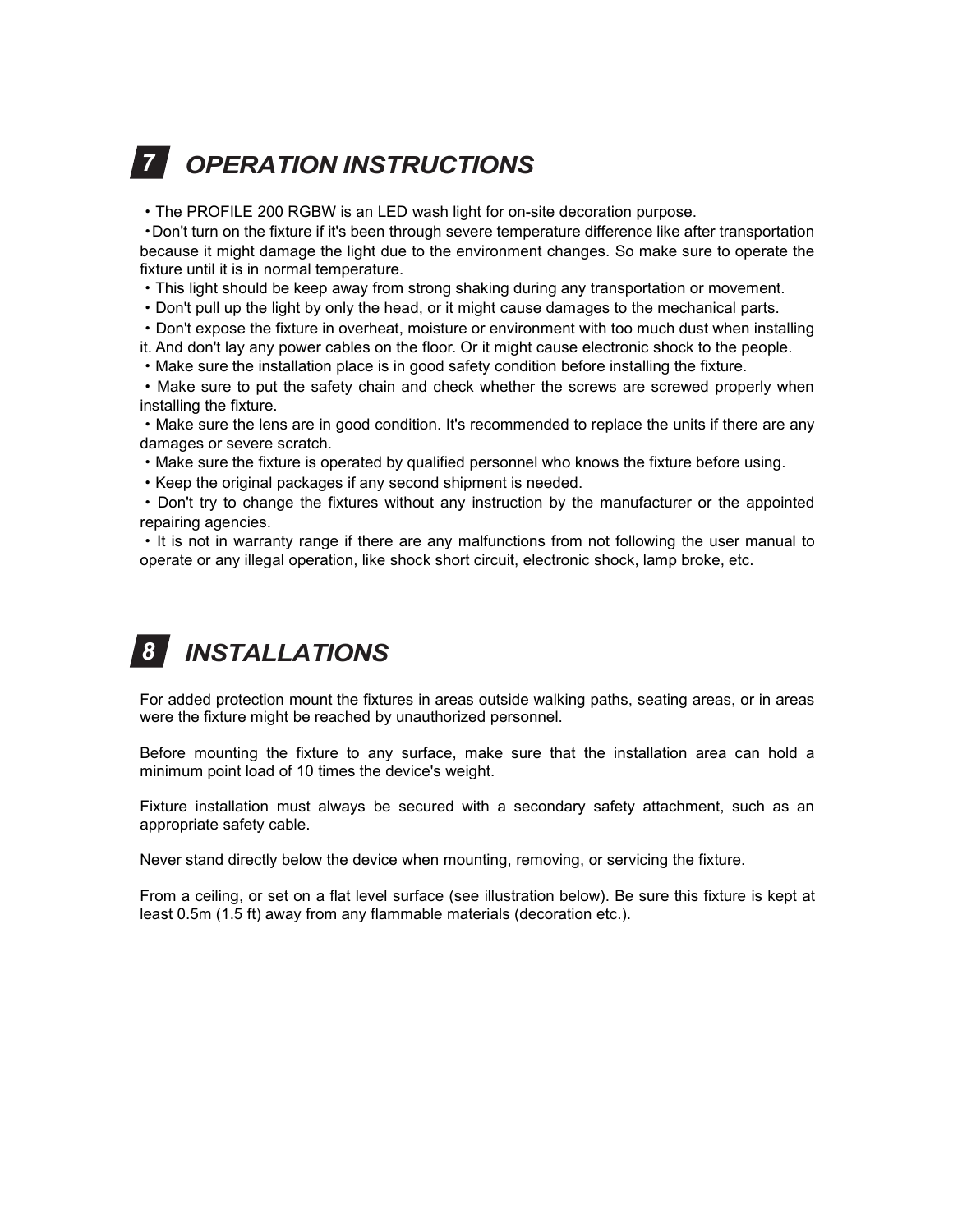Please ensure that the led profile spotlight is hung using the appropriate "C" clamp or half<br>cheeseboro. A safety chain or cable should also be used as a secondary point of holding the<br>fixture in case the clamp comes loose Please ensure that the led profile spotlight is hung using the appropriate "C" clamp or half cheeseboro. A safety chain or cable should also be used as a secondary point of holding the fixture in case the clamp comes loose Please ensure that the led profile spotlight is hung using the appropriate "C" clamp or half cheeseboro. A safety chain or cable should also be used as a secondary point of holding the fixture in case the clamp comes loose Please ensure that the led profile spotlight is hung using the appropriate "C" clamp or half cheeseboro. A safety chain or cable should also be used as a secondary point of holding the fixture in case the clamp comes loose Please ensure that the led profile spotlight is hung using the appropriate "C" clamp or half cheeseboro. A safety chain or cable should also be used as a secondary point of holding the fixture in case the clamp comes loose Please ensure that the led profile spotlight is hung using the approp<br>cheeseboro. A safety chain or cable should also be used as a second<br>fixture in case the clamp comes loose. Never hang the fixture without a sa<br>There is Please ensure that the led profile spotlight is hung using the appropriate "C" clamp or half<br>cheeseboro. A safety chain or cable should also be used as a secondary point of holding the<br>fixture in case the clamp comes loose Please ensure that the led profile sp<br>cheeseboro. A safety chain or cable s<br>fixture in case the clamp comes loose. I<br>There is an eye-bolt on the back of th<br>through and then hung from the seconc<br>into position correctly and Please ensure that the led profile spotlight is hung using the appropriate "C" clamp or half cheeseboro. A safety chain or cable should also be used as a secondary point of holding the fixture in case the clamp comes loose Please ensure that the led profile spotlight is hung using the appropriate "C" clamp or half cheeseboro. A safety chain or cable should also be used as a secondary point of holding the fixture in case the clamp comes loose Please ensure that the led profile spotlight is hung us<br>cheeseboro. A safety chain or cable should also be use<br>fixture in case the clamp comes loose. Never hang the fixt<br>There is an eye-bolt on the back of the fixture to w Trease choro. A safety chain or cable should also be used as a secondary point of holding the fixture in case the clamp comes loose. Never hang the fixture without a safety chain or cable.<br>There is an eye-bott on the back oncessions. The safety cable to the same of ease as a secondary point of interaction in the safety chain or cable.<br>There is an eye-bolt on the back of the fixture to which the safety chain or cable can threaded<br>through and